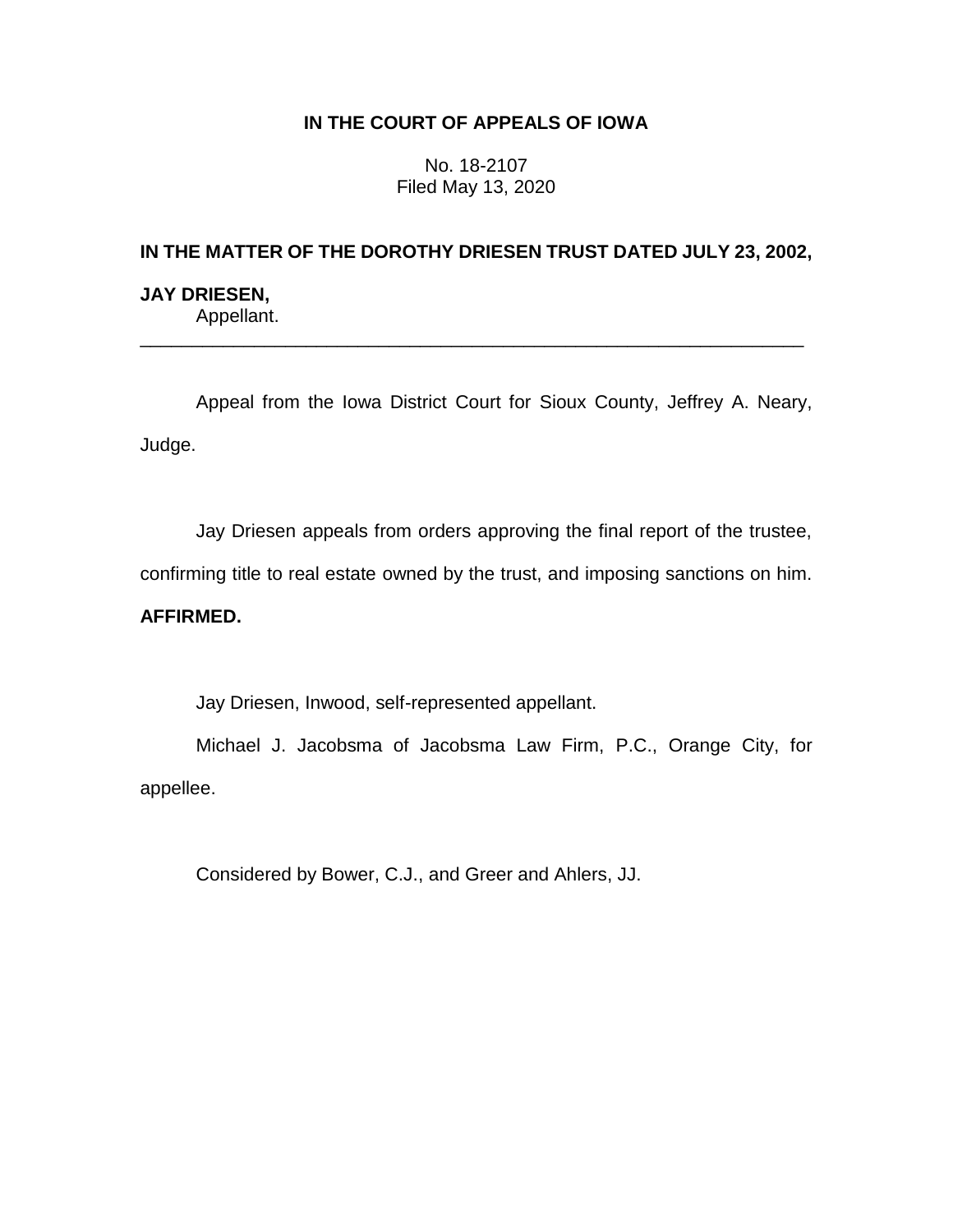**AHLERS, Judge.**

This case involves yet another attempt by Jay Driesen to collaterally attack a judgment entered in 2008 pertaining to this trust established by Jay's mother, Dorothy Driesen. As most of the details regarding that judgment and the facts leading up to it are stated in prior decisions of multiple courts, we will not repeat them at great length here. *See In re Guardianship of Driesen*, No. 08-1311, 2009 WL 1491871, at \*1-2 (Iowa Ct. App. May 29, 2009) (*Driesen I*); *People's Bank v. Driesen*, No. 10-1676, 2011 WL 3925449, at \*1-5 (Iowa Ct. App. Sept. 8, 2011) (*Driesen II*); *Driesen v. Smith*, No. C13-4037-MWB, 2014 WL 24234, at \*1-6 (N.D. Iowa Jan. 2, 2014) (*Driesen III*).

In summary, Dorothy Driesen created a revocable trust on July 23, 2002. *Driesen I*, 2009 WL 1491871, at \*1. In 2007, Dorothy's daughter, Ruth, filed two actions, one seeking to establish a guardianship for Dorothy and the other seeking to change trustees of Dorothy's trust. *Id*. In October 2007, Dorothy executed an amendment to her trust naming the People's Bank of Rock Valley (People's Bank) as trustee and changing the distribution provisions of the trust to, among other changes, remove Jay as a beneficiary. *Id*. at \*2. Shortly thereafter, Jay recorded documents purporting to transfer 150 acres of farmland owned by Dorothy's trust to a Nevada L.L.C. *Id*. As a result, Dorothy filed suit seeking to quiet title to the land in the trust. *Id*. The three proceedings were consolidated and proceeded to trial. *Id*. The district court issued a ruling on August 4, 2008, establishing a guardianship for Dorothy with Ruth named as guardian, finding the trust dated July 23, 2002, to be a valid revocable trust, finding the October 2007 amendment to the trust to be a valid amendment, removing Jay as trustee of the trust,

2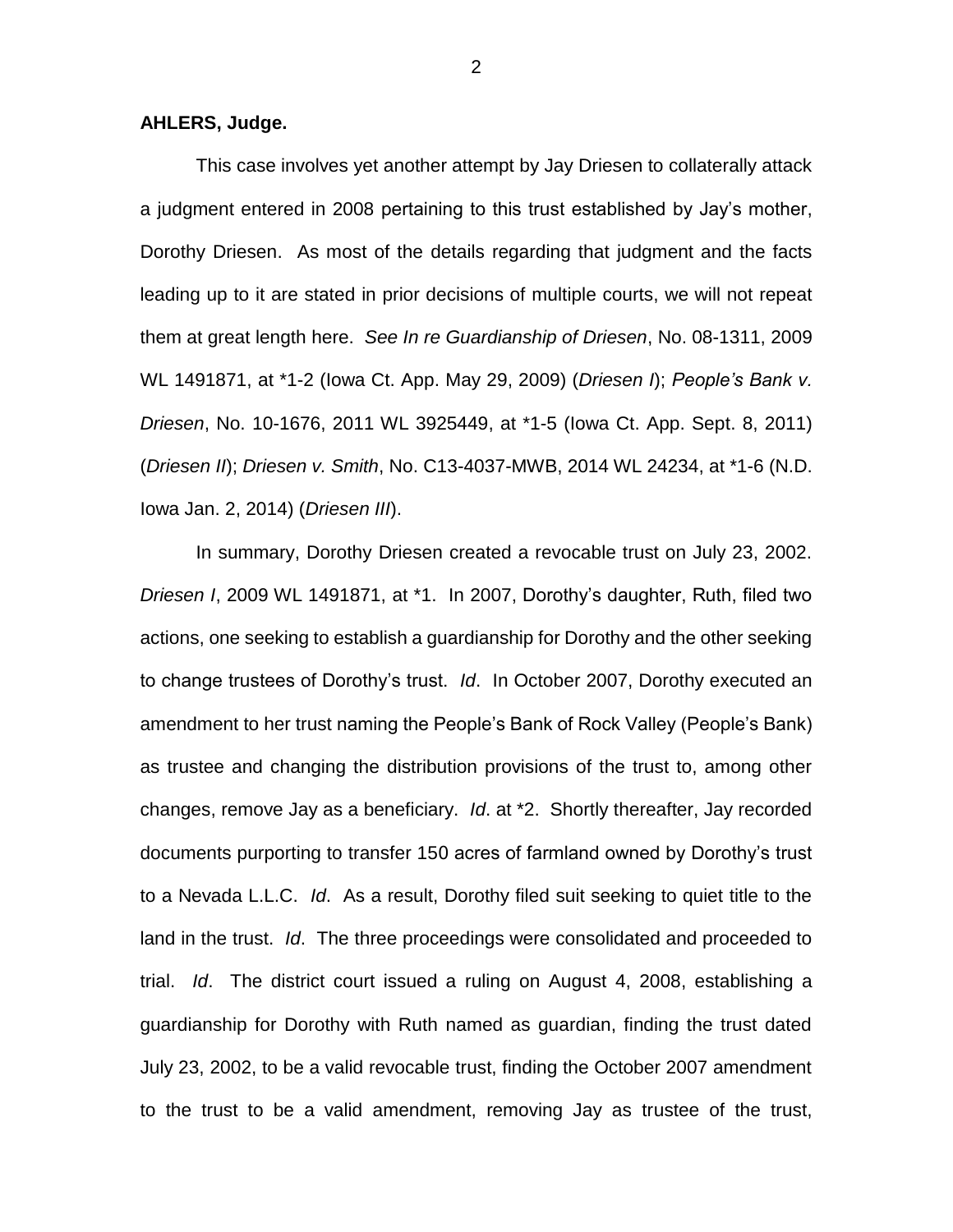appointing People's Bank as the trustee of the trust, finding the deed conveying title of the farmland to the Nevada L.L.C. to be null and void, and quieting title to the farmland in the trust. *Id*. Jay appealed, and the district court's order of August 4, 2008, was affirmed on appeal. *Id*. at \*3.

In a subsequent lawsuit between People's Bank (as trustee of the trust) and Jay, Jay asserted that a September 2002 amendment to the trust signed by Dorothy made the trust irrevocable, which would have negated the effect of the October 2007 amendment and part of this court's ruling in *Driesen I*. *See Driesen II*, 2011 WL 3925449 at \*1. On Jay's appeal from an adverse district court ruling, our court held that Jay's claim that the September 2002 amendment made the trust irrevocable was barred by the doctrine of claim preclusion because not only could Jay have raised such a claim in *Driesen I*, he actually did raise it and lost. *Id.* at \*9. Jay's attempt to relitigate the revocability claim "amount[ed] to an impermissible collateral attack on the 2008 judgment." *Id*. at \*10.

This appeal stems from events following Dorothy's death in December 2017. After her death, there were a number of details that needed to be addressed before closing the trust, including dealing with two more deeds recorded by Jay purporting to convey title to real estate owned by the trust to Jay and a trust he created as well as various filings by Jay seeking to collaterally attack the August 4, 2008 judgment. On November 20, 2018, the district court issued a series of orders approving the final report of the trustee; finding People's Bank fulfilled its duties as trustee; discharging People's Bank as trustee and closing the trust proceedings after final payment of costs and distribution of the trust assets; declaring the deeds executed by Jay to be invalid, null, and void; confirming the trust as the owner of

3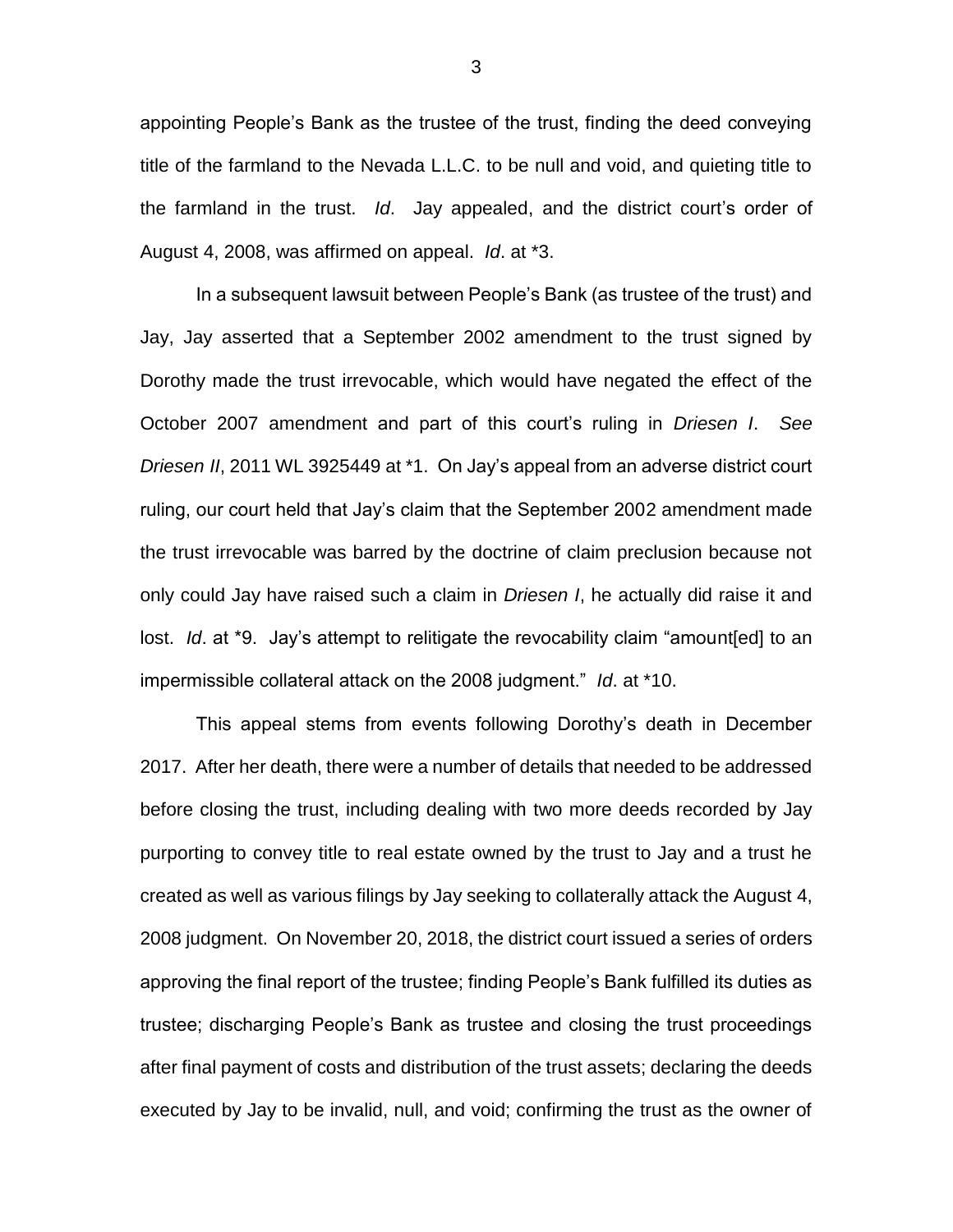the real estate for which Jay had executed the invalidated deeds; and imposing sanctions against Jay in the form of an injunction prohibiting Jay from "making any future claims in any court proceeding that attempts [sic] to collaterally attack the validity of any portion of the [August 4, 2008] judgment" based on the district court's finding that Jay's actions in repeatedly and unsuccessfully attempting to collaterally attack the judgment to be for the purpose of "oppressing and harassing" others in an effort to "cause unnecessary litigation and expense." Jay appeals those orders and the district court's order summarily denying Jay's motion to enlarge pursuant to Iowa Rule of Civil Procedure 1.904(2).

In spite of the fact Jay's notice of appeal indicated he was appealing from the district court's November 2018 orders and the order denying his motion to enlarge, nowhere in Jay's sixty-page brief does Jay point to any terms of those orders that he challenges, nor does he cite any authority relevant to any terms of the orders. Instead, the entire brief asserts various complaints related to the events leading up to the August 4, 2008 ruling that were addressed in *Driesen I*, complaints about the August 4, 2008 ruling itself, complaints about failure to produce documents related to the events resulting in the August 4, 2008 ruling, and various other complaints unrelated to the orders at issue. Because Jay has not brought to our attention any issues related to the orders at issue in this appeal and has not cited any relevant authority demonstrating Jay's entitlement to relief, we deem him to have waived all issues on appeal. *See* Iowa R. App. P.  $6.903(2)(q)(3)$  ("Failure to cite authority in support of an issue may be deemed waiver of that issue."); *Soo Line R.R. Co. v. Iowa Dep't of Transp.*, 521 N.W.2d 685, 691 (Iowa 1994) (noting that mention of an issue, without elaboration or